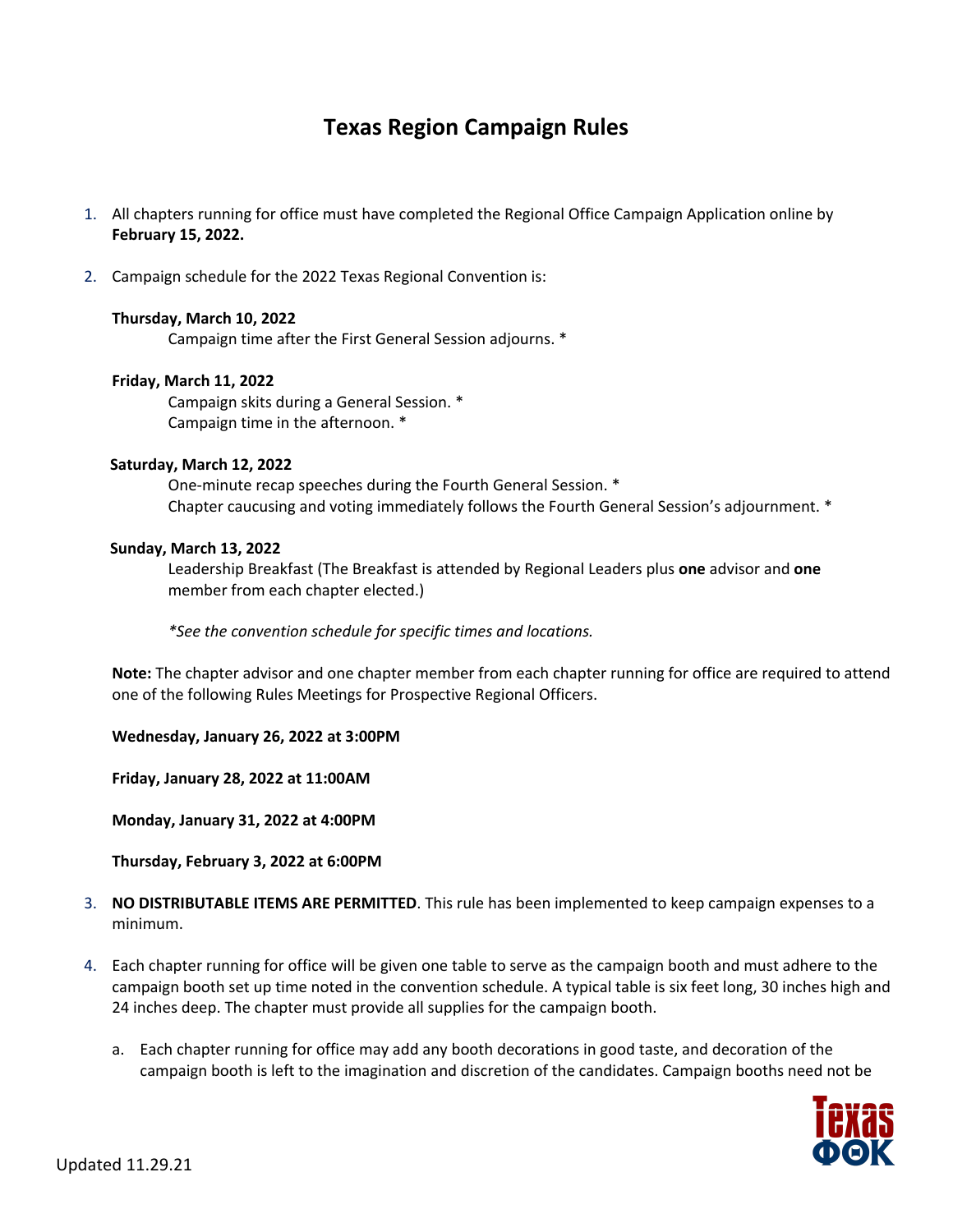elaborate.

- 1) Balloons are NOT permitted.
- 2) Chapters running for office may bring corkboards, easels, or other surfaces on which they can post campaign materials behind their booth if space allows. Displays behind the booth may not be higher than eight feet tall.
- b. Table spaces will not be equipped with electrical outlets. Chapters running for office are prohibited from using electrical or battery-operated devices in decorating their campaign table spaces.
	- 1) It is acceptable for battery-operated devices to be used as part of the campaign costume, as long as it does not create excessive noise.
- c. Booth spaces will be assigned alphabetically by chapter name within offices sought (i.e., all booths for chapters running for president will be located in the same section, etc.)
- d. Chapters must respect the booth spaces of other chapters running for office. Do not campaign in front of other chapters' booths.
- e. Because campaign booth space is shared, campaign activities should not create excessive noise.
- f. Chapters running for office may NOT offer any type of "door prizes" or food items at their campaign tables.
- g. Chapters running for office are responsible for removing decorations and materials from their campaign tables and for cleaning their assigned table spaces by the time designated in the convention schedule.
- 5. Absolutely no campaign material may be posted outside the assigned campaign booth space.
- 6. Campaign T-shirts or other articles of campaign apparel may not be worn until the First General Session.
- 7. If an on-site Rules meeting is scheduled, a chapter representative and advisor from each chapter running for regional office must attend.
- 8. Chapters running for office will perform skits that address something Phi Theta Kappa-related such as the Honors Study Topic, college completion, reasons to join Phi Theta Kappa, etc.
	- a. Registered chapter members and advisors MUST participate in the skit except for current regional officers, international officers, regional coordinators, and associate regional coordinators.
	- b. Alumni, administrators, and guests may participate if they wish to do so but are not required to participate.
	- c. Chapter members should play leading roles in campaign skits.
	- d. Skits should be of high quality, appropriate, and in good taste.
	- e. Alternatively, a speech may be given. All chapter members, advisors, and alumni should stand behind the person delivering the speech (or in front depending on the convention setup). (Current regional officers, international officers, regional coordinators, and associate regional coordinators may not participate.)
	- f. Throwing items into the audience during the skit or speech is not permitted.
	- g. The Texas Region will furnish two hand-held microphones. No other media support will be provided.